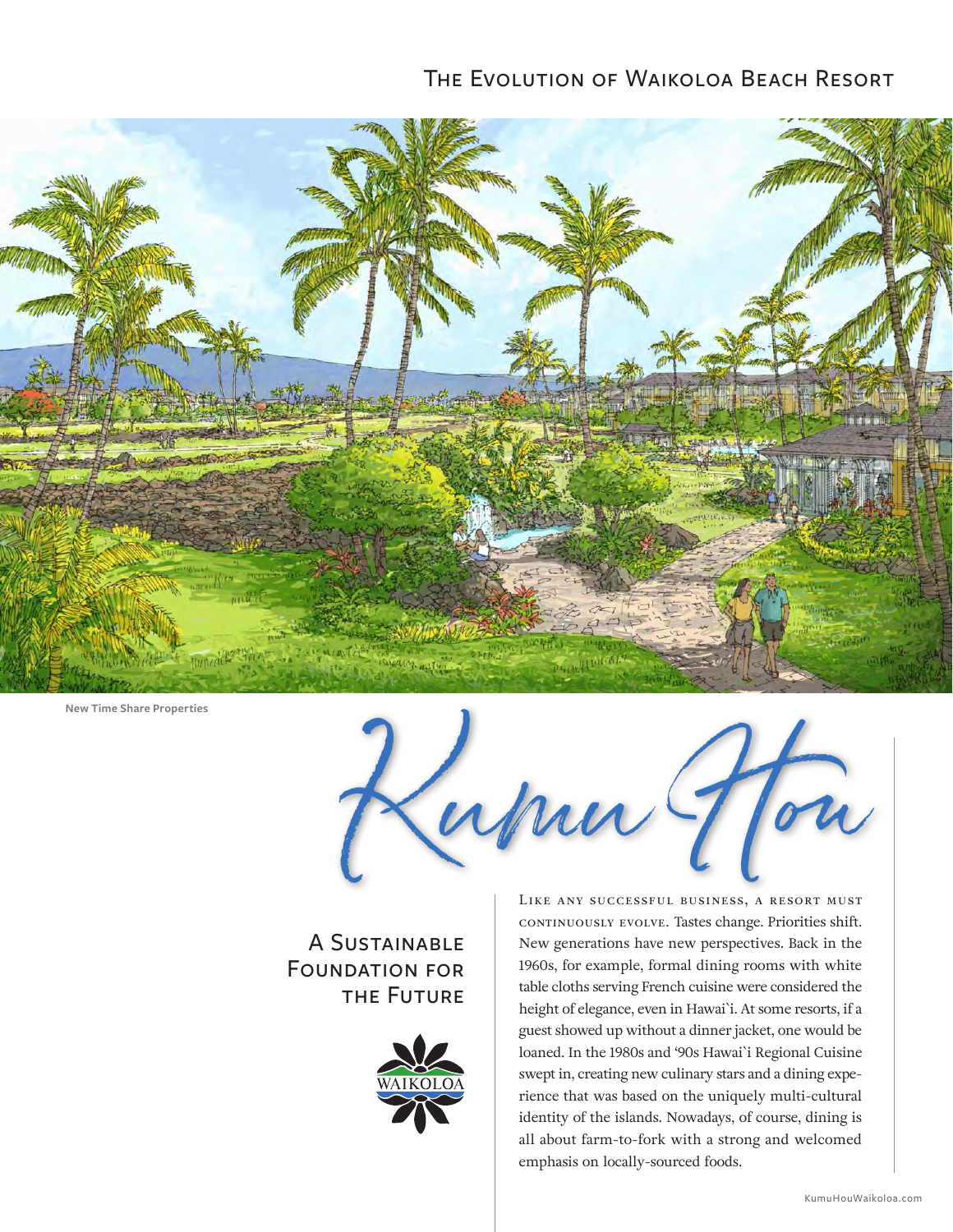



**New pedestrian trails and pathways through the resort (left) and a new Cultural Center (above) will add exponentially to the visitor experience at Waikoloa Beach Resort.**